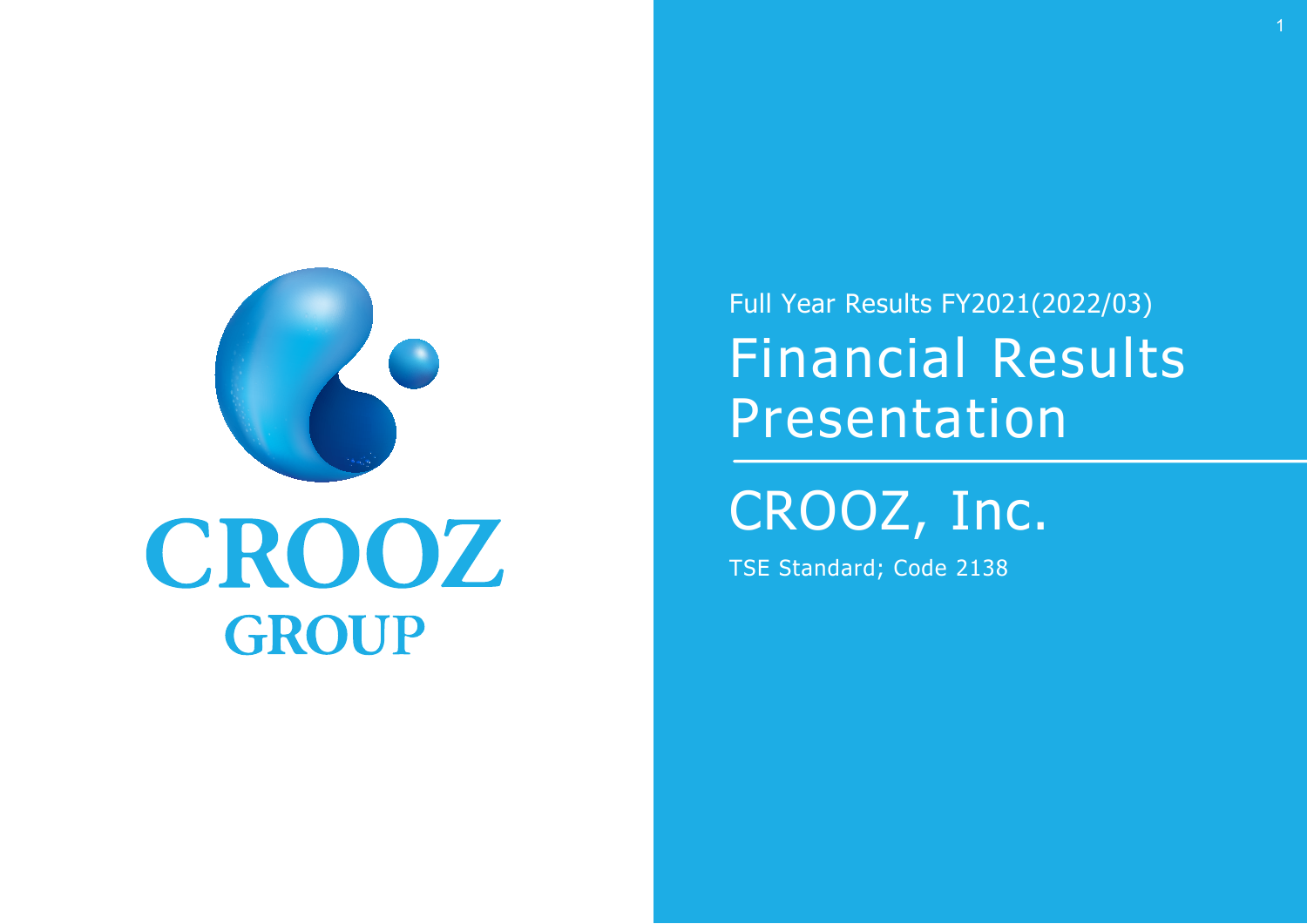#### Key strategies for CROOZ



 $*1$  CROOZ Group's policies going forward. Click here  $[2]$  for details.  $*$ 2 To be achieved through CROOZ' Vision for Continual Evolution. Click here  $\boxtimes$  for details.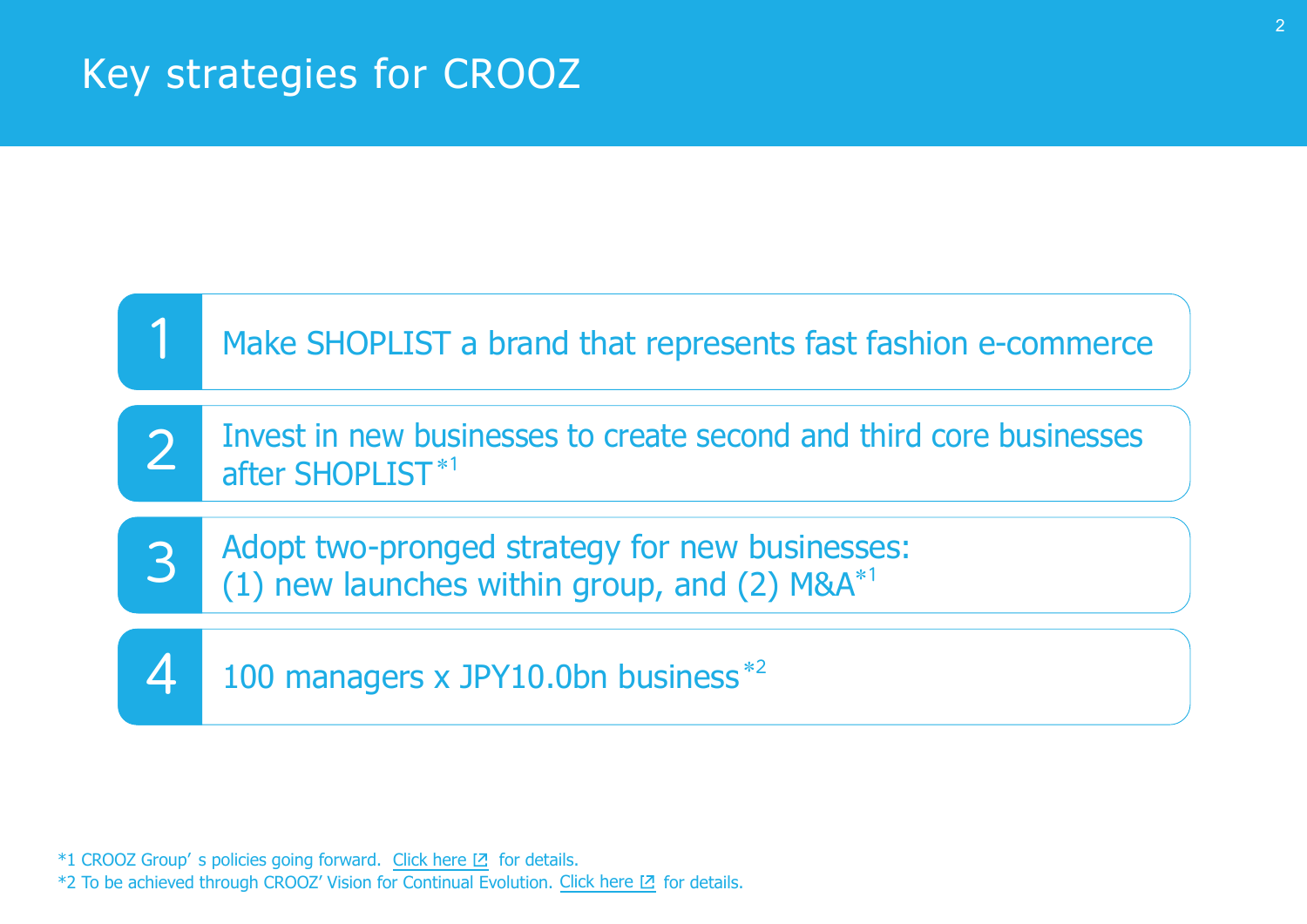

\* Figures are updated at the end of each fiscal year. Figures are as of end-March 2022.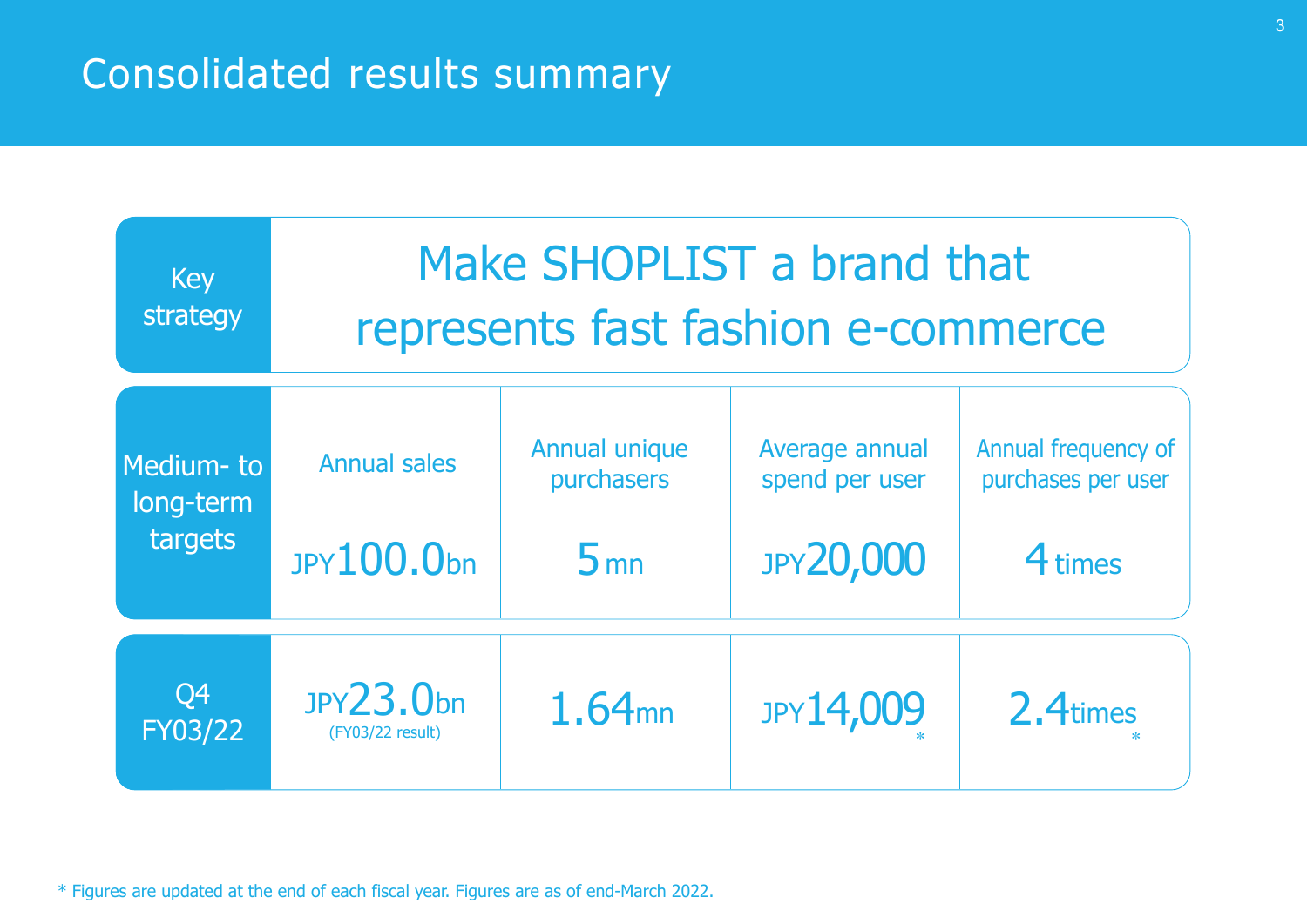|                             | (million yen) |               |         |
|-----------------------------|---------------|---------------|---------|
|                             | Q4<br>FY03/21 | Q4<br>FY03/22 | YoY     |
| <b>Transaction</b><br>value | 7,759         | 7,223         | $-6.9%$ |
| <b>Operating</b><br>profit  | 220           | 487           | 121.3%  |
| <b>EBITDA</b>               | 578           | 568           | $-1.7%$ |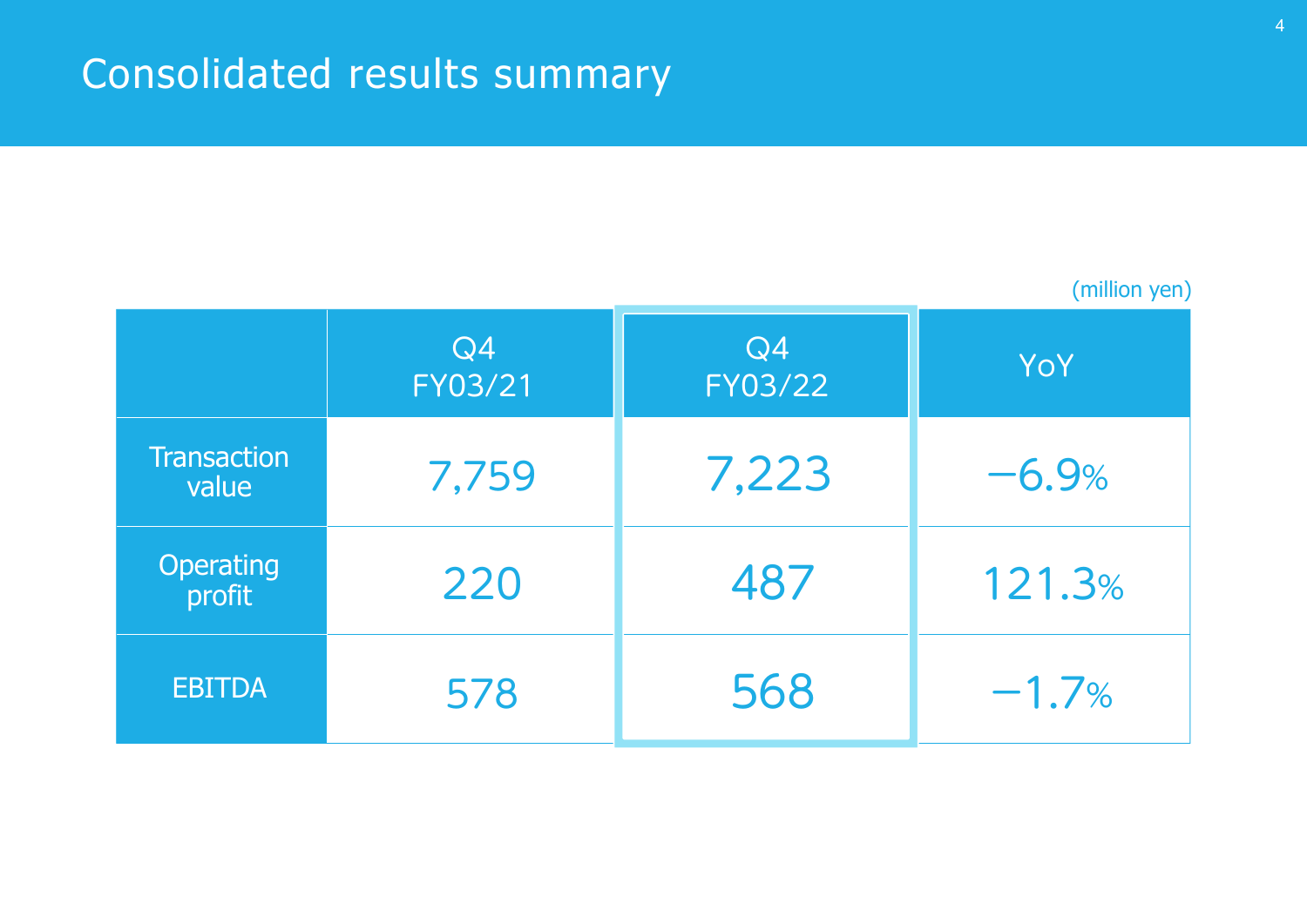#### Earnings Summary by Segment

|  | (million yen) |
|--|---------------|
|  |               |
|  |               |

|                                        | Q4 2021                     |                                   | Q4 2022                     |                     |                             | <b>YoY Change</b>          |
|----------------------------------------|-----------------------------|-----------------------------------|-----------------------------|---------------------|-----------------------------|----------------------------|
|                                        | <b>Transaction</b><br>value | <i><b>Operating</b></i><br>profit | <b>Transaction</b><br>value | Operating<br>profit | <b>Transaction</b><br>value | <b>Operating</b><br>profit |
| E-commerce                             | 6,128                       | 378                               | 4,972                       | 184                 | $-18.9%$                    | $-51.3%$                   |
| Game                                   | 548                         | $-21$                             | 989                         | 93                  | 80.5%                       |                            |
| <b>Online Advertising</b><br>and Media | 684                         | 150                               | 754                         | 181                 | 10.3%                       | 20.6%                      |
| <b>Other</b>                           | 398                         | $-287$                            | 506                         | 28                  | 27.2%                       |                            |

\*1 CROOZ Group has set a policy of further strengthening its focus on e-commerce as an e-commerce solutions company. In line with this policy, the company has revised its reporting segments from Q1 FY03/22 to the following four: E-commerce, Game, Online Advertising and Media, and Investment.

\*2 Our share of a fund, formerly consolidated as a subsidiary, declined and the fund was excluded from the scope of consolidation. As a result, the Investment business ceased to be a reportable segment from Q4 FY03/22. Accompanying this change, for reference purposes, the Investment business is included in Other businesses for previous years and the period through Q3 FY03/22.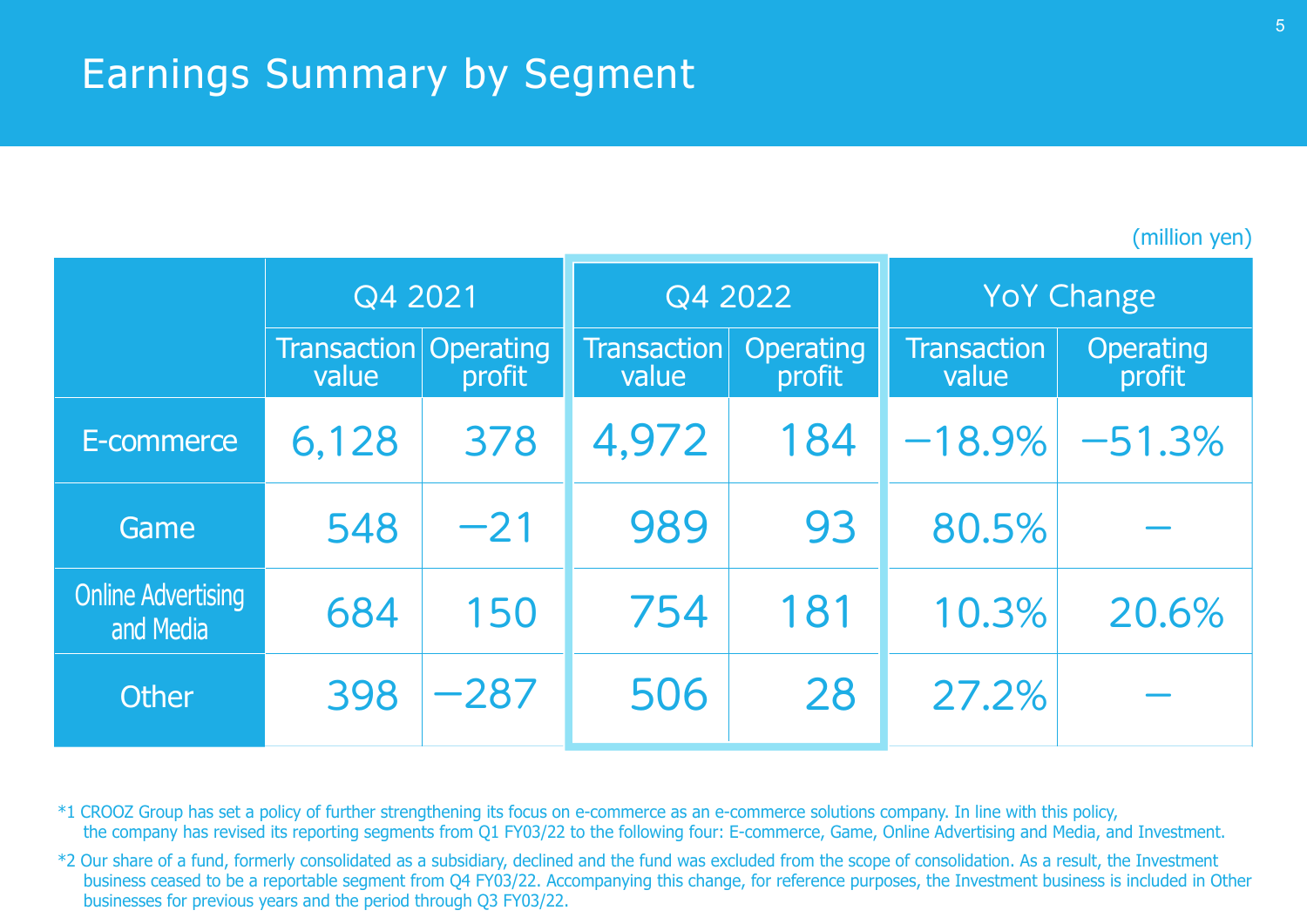## Consolidated balance sheet summary

(million yen)

|                            | Q4<br>FY03/21 | Q4<br>FY03/22 | <b>YoY</b> |
|----------------------------|---------------|---------------|------------|
| <b>Current assets</b>      | 22,295        | 17,560        | $-21.2%$   |
| Cash and deposits          | 15,056        | 13,765        | $-8.6%$    |
| Non-current assets         | 4,628         | 7,397         | 59.8%      |
| Goodwill                   | 326           |               |            |
| <b>Total assets</b>        | 27,072        | 25,086        | $-7.3%$    |
| <b>Current liabilities</b> | 6,054         | 4,421         | $-27.0%$   |
| Non-current liabilities    | 11,273        | 11,014        | $-2.3%$    |
| <b>Total liabilities</b>   | 17,327        | 15,436        | $-10.9%$   |
| Total net assets           | 9,744         | 9,650         | $-1.0%$    |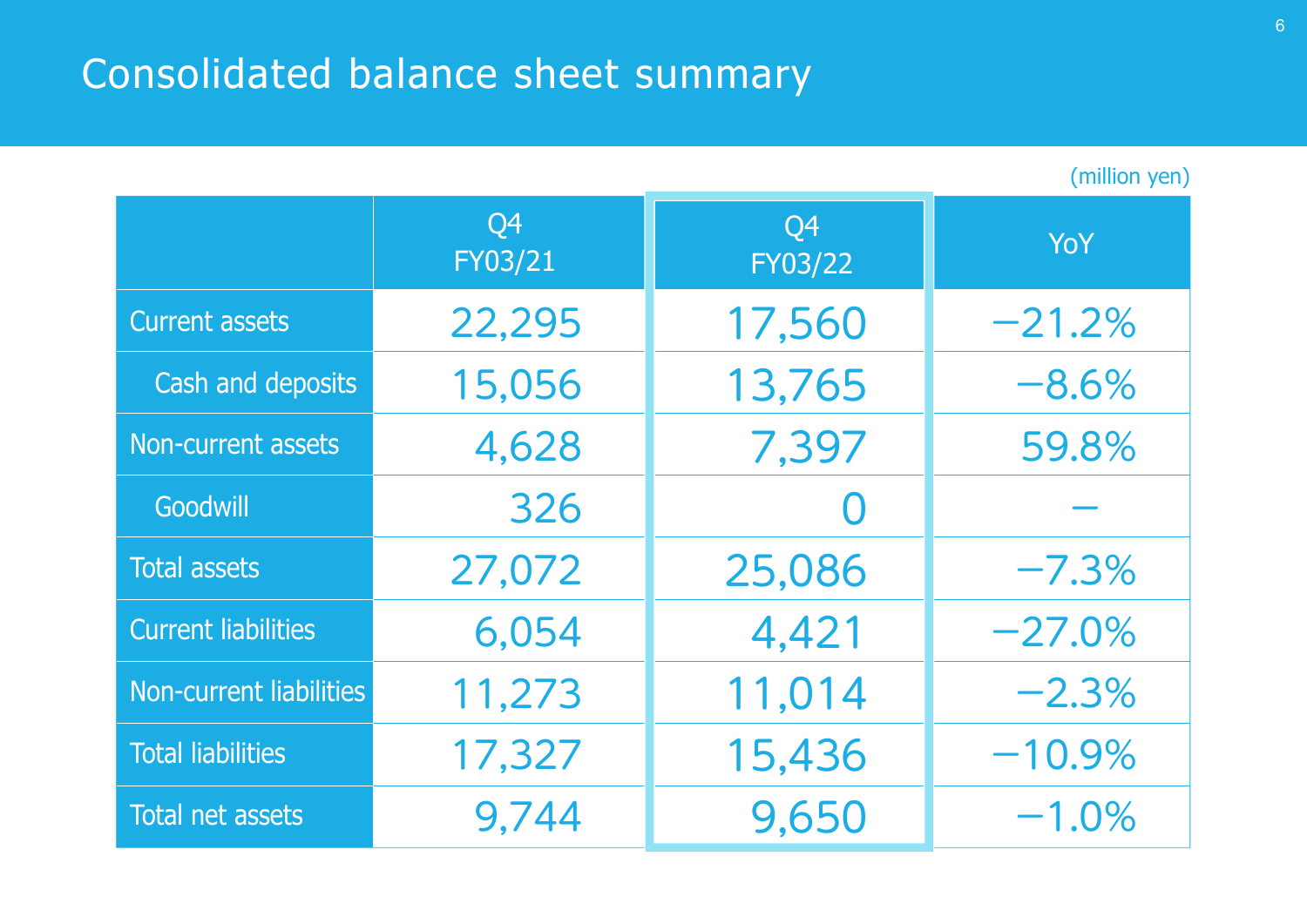#### Trends of transaction value

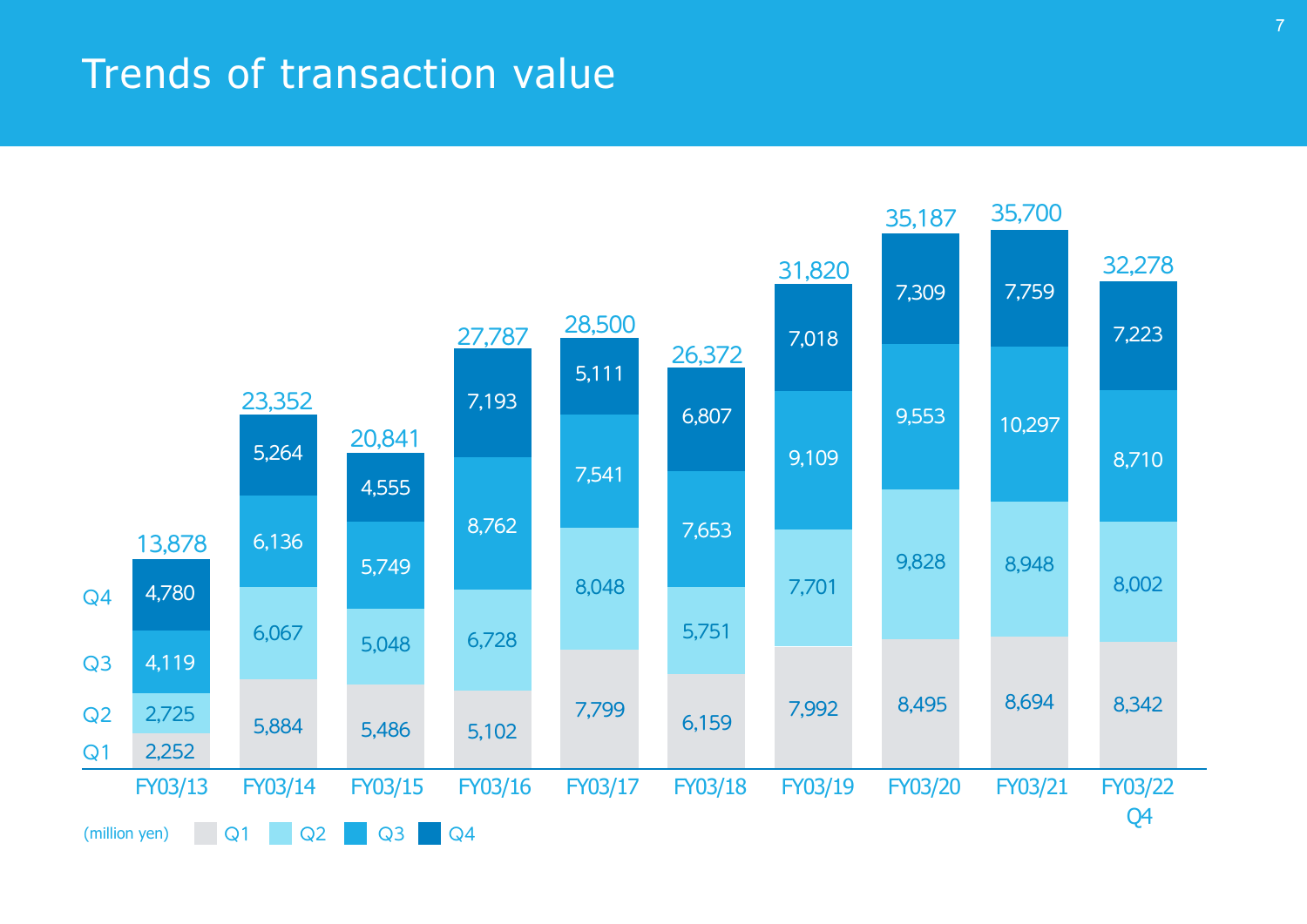#### Trends of transaction value (by segment)



\*1 In November 2016, CROOZ sold the bulk of its IT Businesses operations, retaining only a portion of the business.

\*2 From Q1 FY03/22 the Group has changed its reporting segments to the following four: E-Commerce, Game, Online Advertising and Media, and Investment.

\*3 The Investment business ceased to be a reportable segment from Q4 FY03/22. Accompanying this change, for reference purposes, the Investment business is included in Other businesses for previous years and the period through Q3 FY03/22.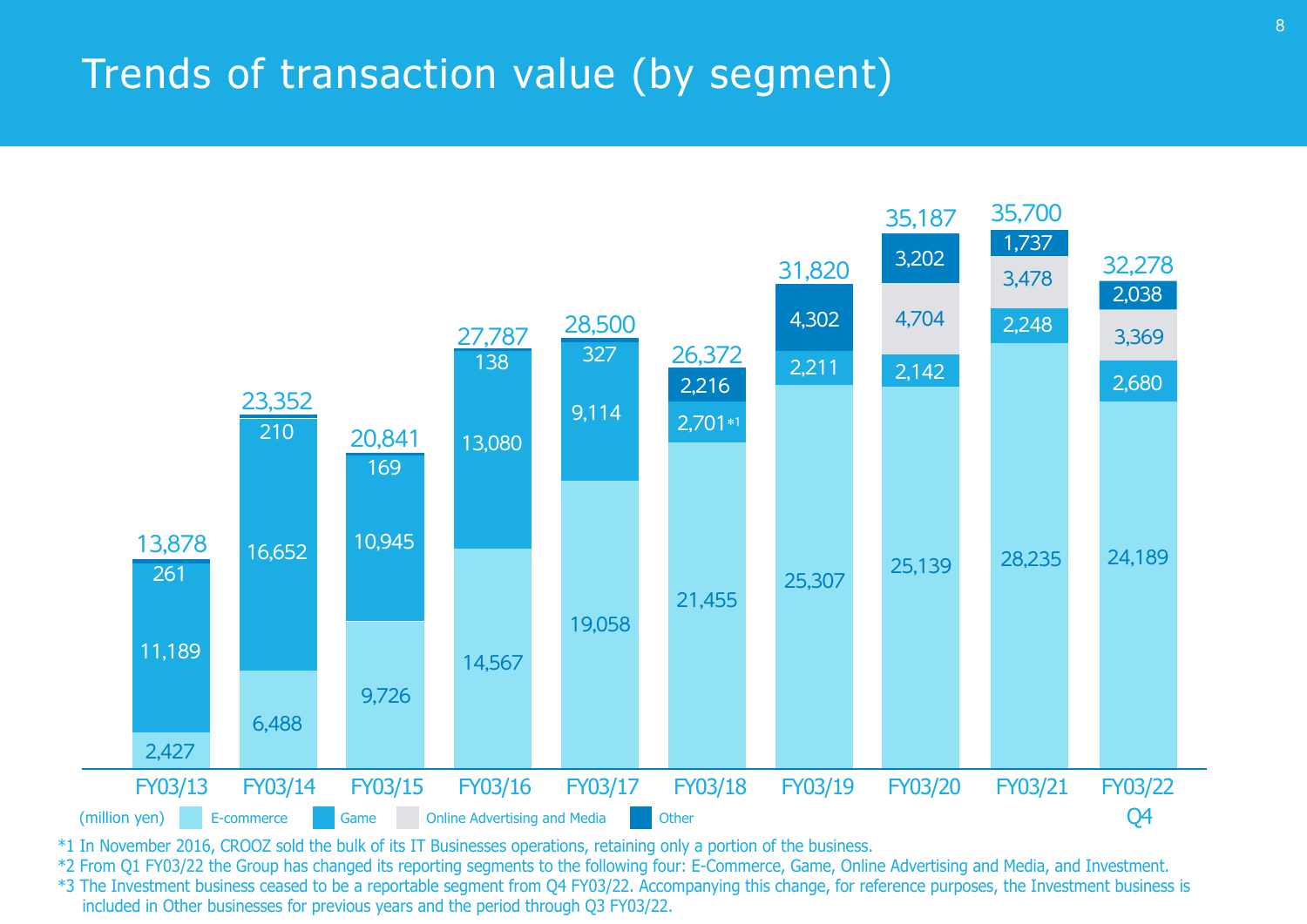### Operating profit trends

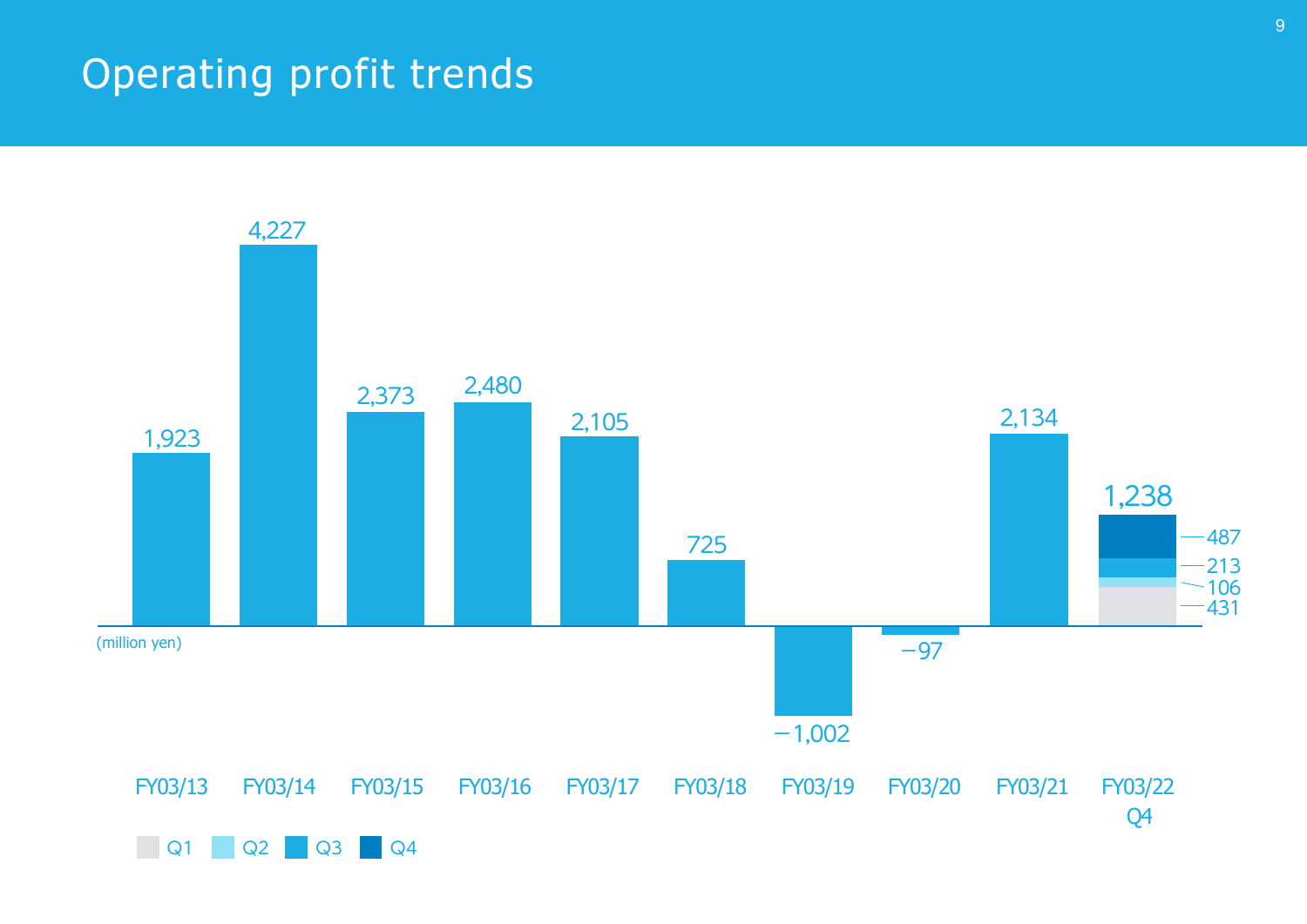#### Ultralong objective for CROOZ



\* Includes businesses expected to generate sales of JPY1.0bn or more over the medium to long term.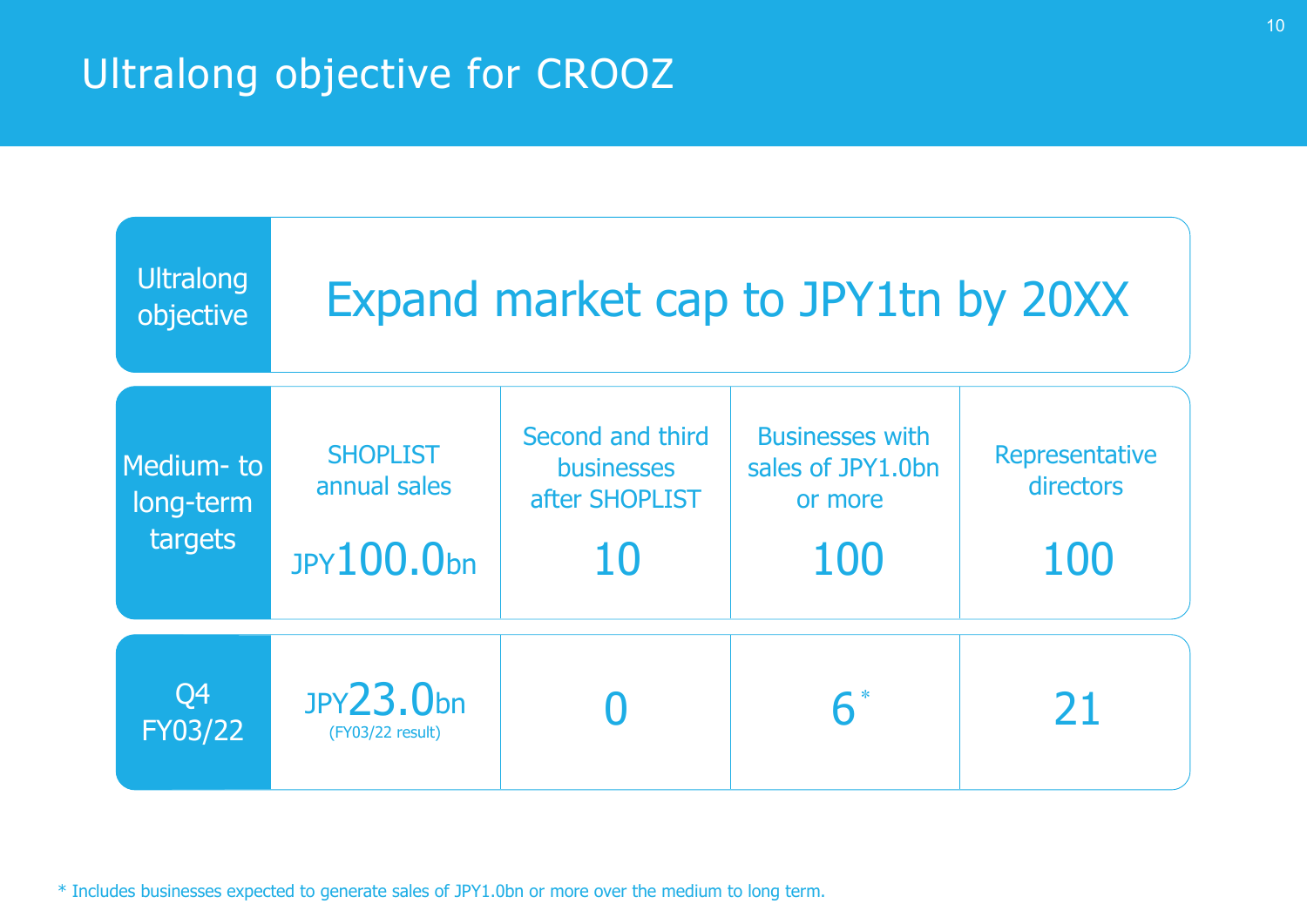To achieve our long-term goal of "market capitalization of 1 trillion yen " as soon as possible, we will further strengthen our focus on the growth industry of e-commerce as an e-commerce solutions company, including by developing new businesses and carrying out M&A, centered on SHOPLIST.com by CROOZ.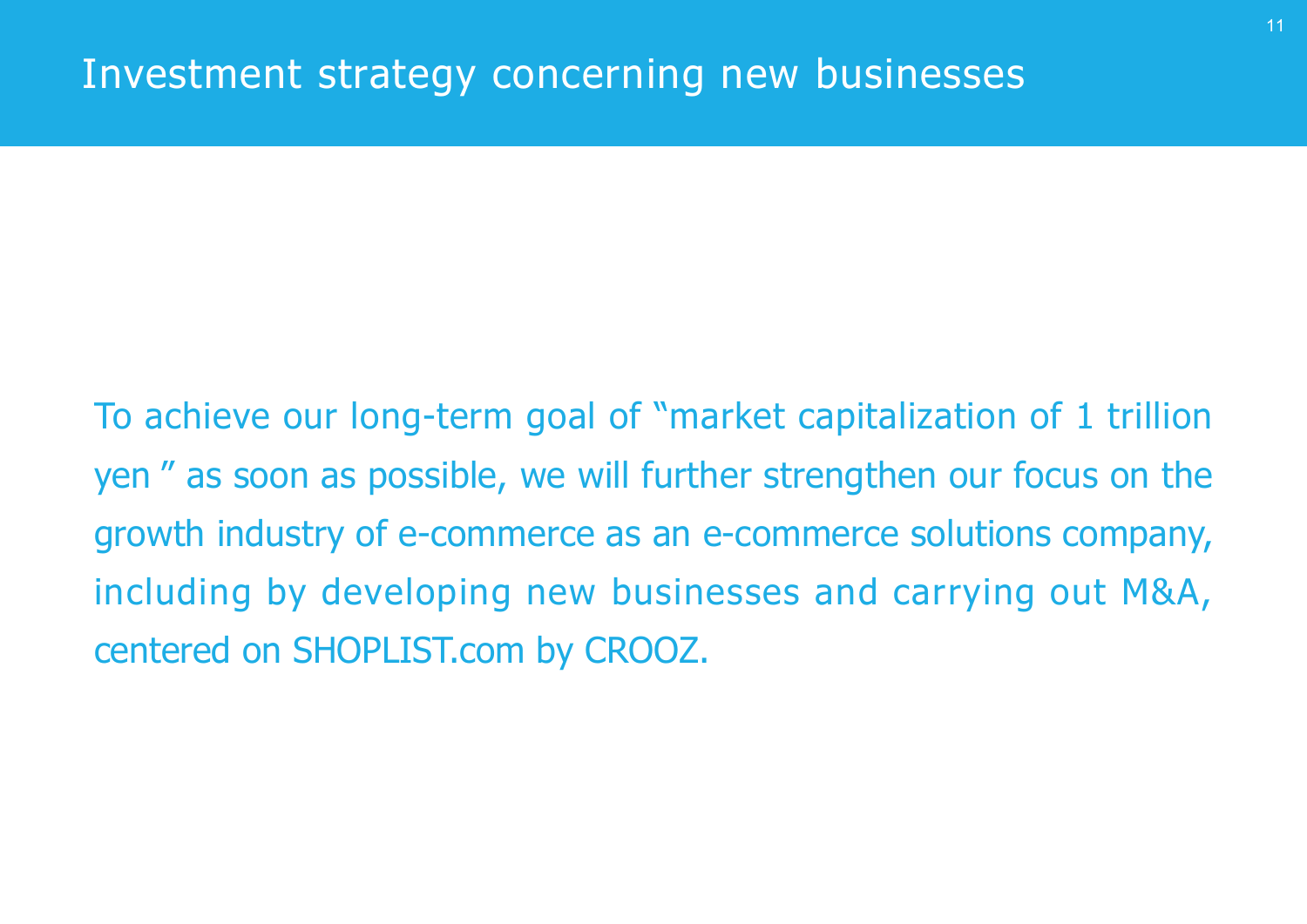#### The CROOZ GROUP comprises the pure holding company CROOZ, Inc., and the present 21 subsidiaries.

| E-commerce field                   | <b>CROOZ SHOPLIST, Inc.</b><br>Planning, development, and operation of fashion e-commerce platform SHOPLIST.com by CROOZ |
|------------------------------------|--------------------------------------------------------------------------------------------------------------------------|
|                                    | <b>CROOZ EC Partners, Inc.</b>                                                                                           |
|                                    | Solutions business handling e-commerce website system development, contracted operation, fulfilment, etc.                |
| Social games field   StudioZ, Inc. |                                                                                                                          |
|                                    | Planning, development, and operation of smartphone games                                                                 |
| Media/advertising field            | <b>CROOZ Media Partners, Inc.</b>                                                                                        |
|                                    | Agency business mainly handling advertising and media                                                                    |
|                                    | <b>Rank King, Inc.</b>                                                                                                   |
|                                    | Planning, development, and operation of e-commerce media Rank king.                                                      |

\* As of December 30, 2022, CROOZ had also set up 16 other subsidiaries. These are not listed above because the impact and probability of success for these ventures are unclear at present. If there is any progress with related initiatives, we will provide reports through appropriate channels such as press releases and results briefing materials. \* Venture capital funds such as Sevenwoods Investment 1 Limited Partnership etc are excluded from numbers of subsidiaries above.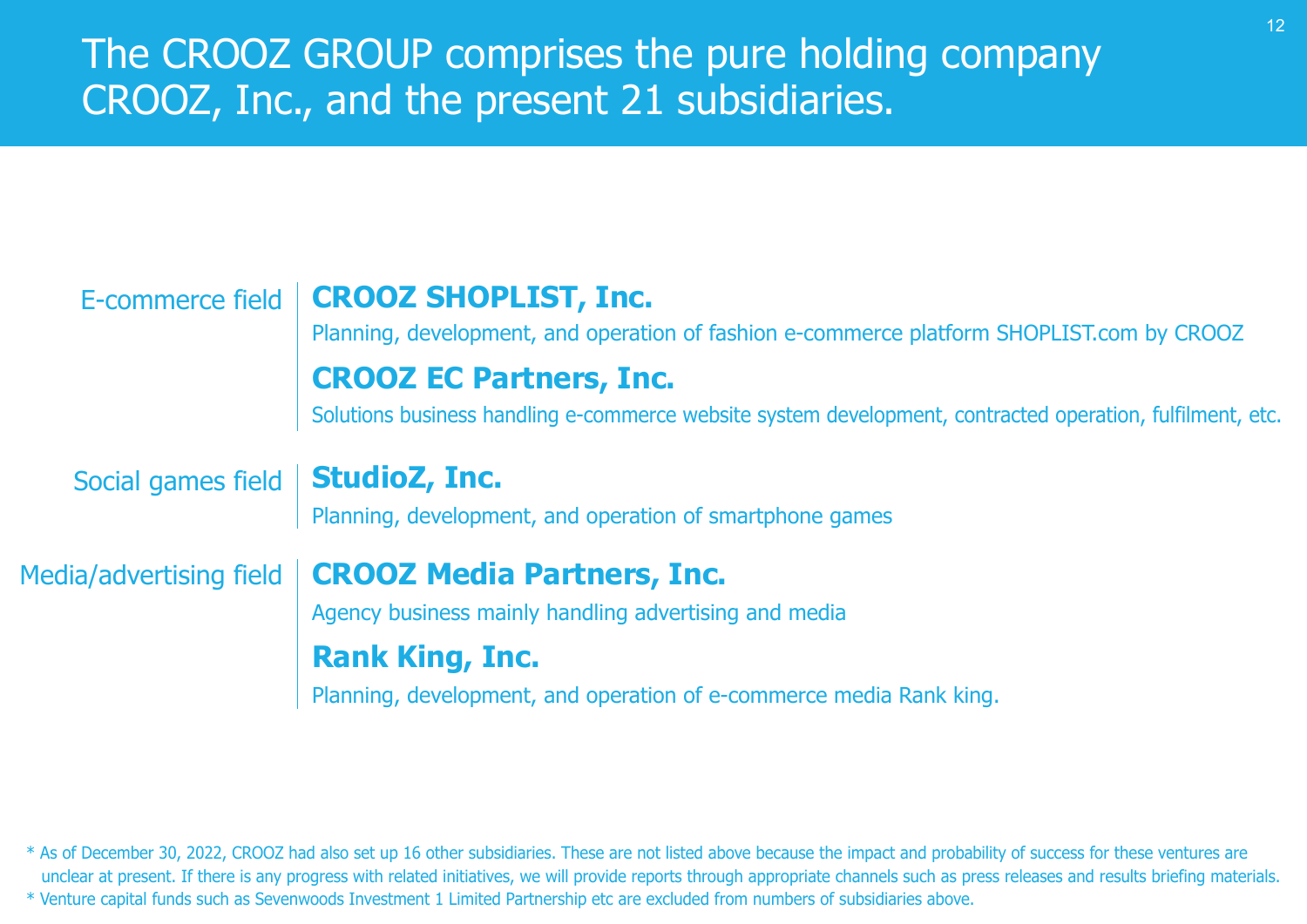|                                                 | Meaning / definition                                                                                                                                                                                                                                                                                                         |  |
|-------------------------------------------------|------------------------------------------------------------------------------------------------------------------------------------------------------------------------------------------------------------------------------------------------------------------------------------------------------------------------------|--|
| <b>EBITDA</b>                                   | Operating profit that excludes M&A-related goodwill amortization and other<br>non-recurring factors                                                                                                                                                                                                                          |  |
| Annual unique<br>purchasers                     | The number of unique purchasers that have purchased products from SHOPLIST<br>at least once in the most recent year<br>* If a user purchases items on four separate occasions during the period, that<br>user is still counted as one unique purchaser.                                                                      |  |
| <b>Vision for</b><br><b>Continual Evolution</b> | A framework to create the strongest company organization through an ecosystem<br>of people, equipment, and money, and facilitate (1) the creation and growth of<br>next-generation businesses, (2) the development and growth of next-generation<br>managers, and (3) continued development at the pace of a venture company |  |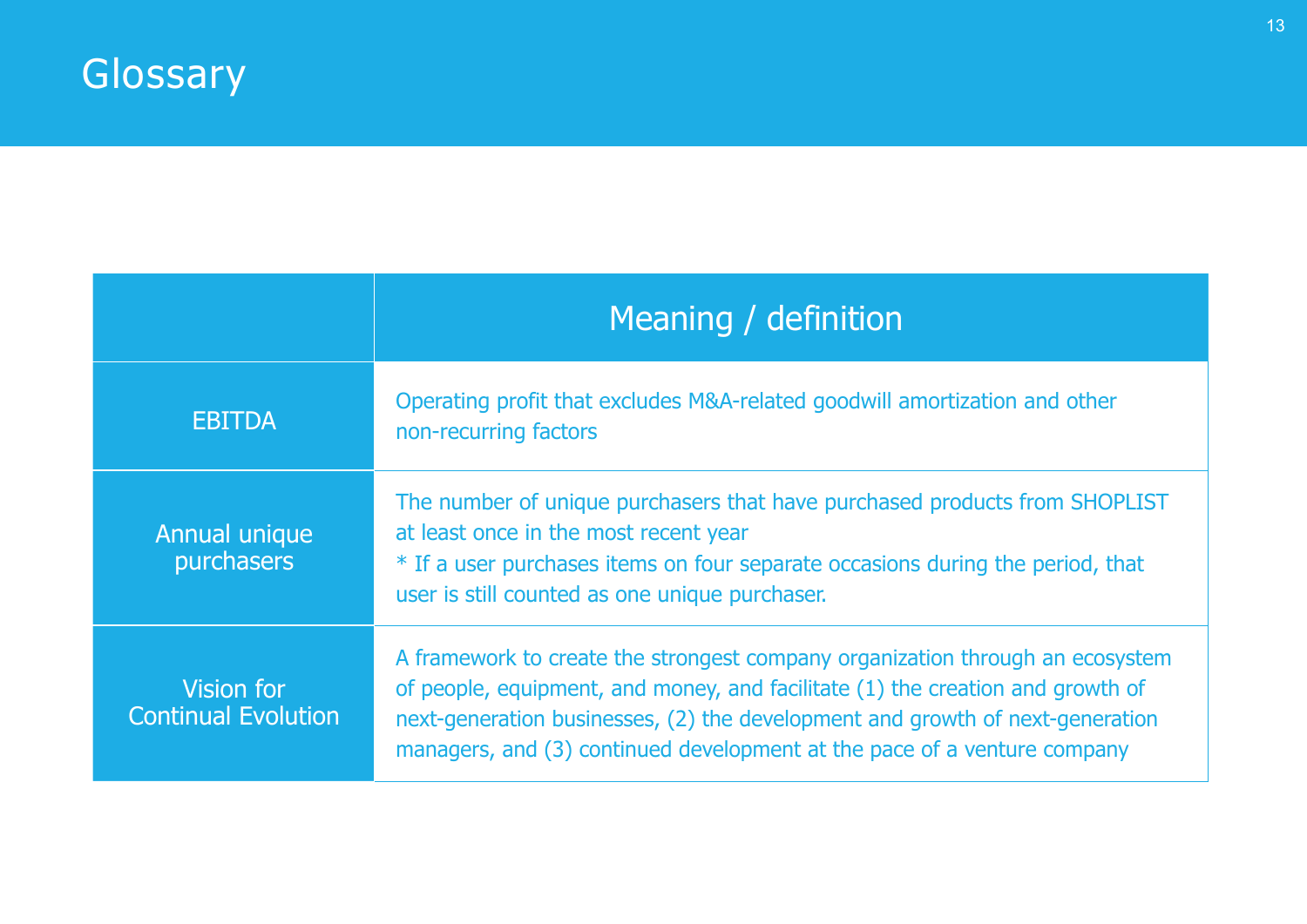The CROOZ Group operates in a business environment that is susceptible to major changes, and aggressively engages in new businesses and businesses distinguished by a high degree of novelty.

This makes it difficult to calculate appropriate and reasonable forecasts, and the Group has therefore not disclosed earnings forecasts since FY03/15.